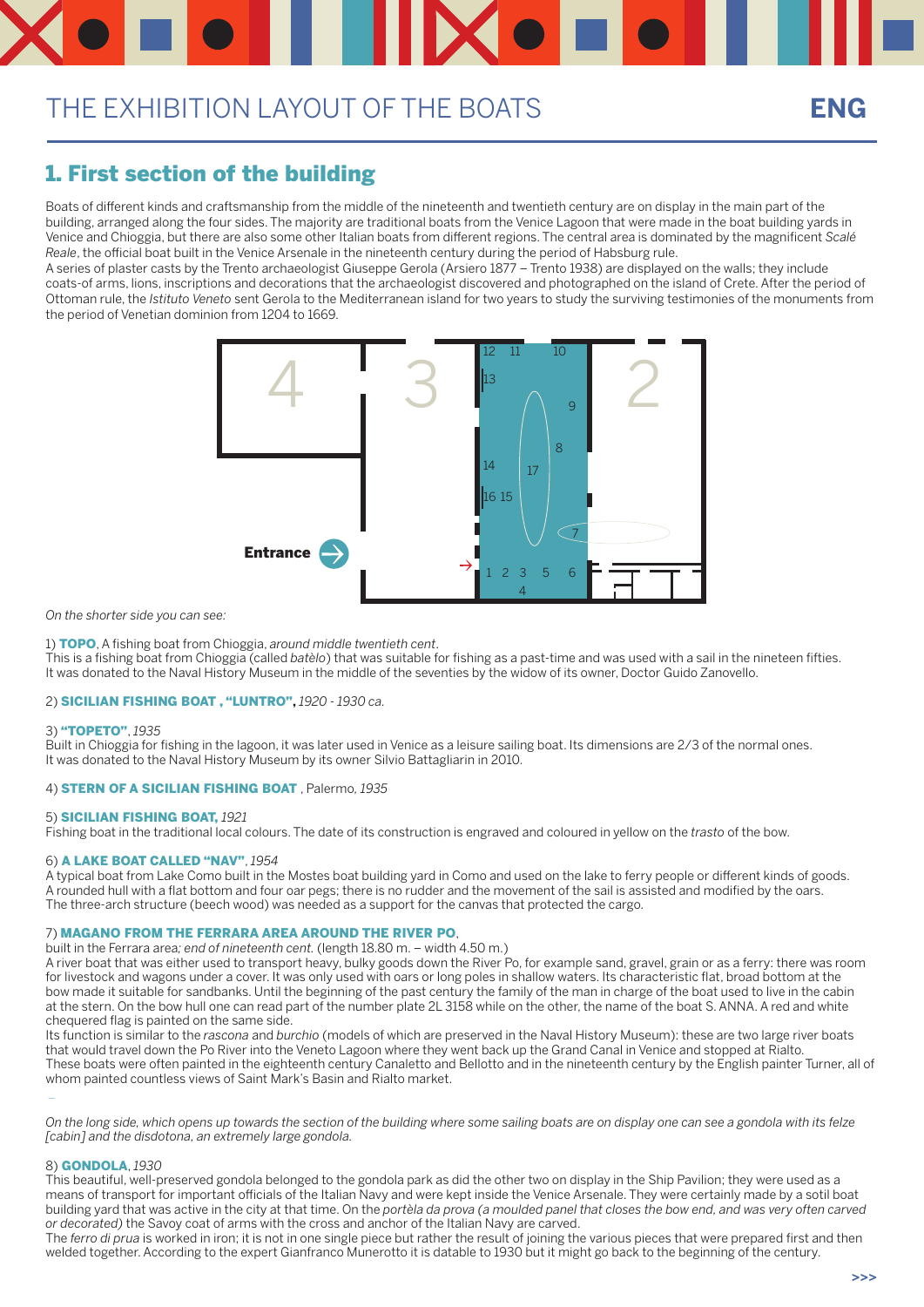

There is a *felze* on the boat; this is a characteristic removable cabin that offered protection from bad weather (but often also from indiscrete on lookers) but in this case it was not an original part of the gondola. Next to the door a small oval window with a brass and gilded bronze frame allowed the light of a hand lantern (*feràl codega*) to enter and it was fixed to a hook (note the hole above the window). There is a *manìna*, a kind of handle, below the window, and this was used to stop the lantern from swinging. The small opening was called a *santìn* because a religious image used to be hung on the little door, as can be seen here with the *"Crucifix"*. A similar example of felze (from the 1920s) is on the gondola that is kept on the ground floor entrance hall in Ca' Rezzonico Museum in Venice.

#### 9) THE PIERO FOSCARI "DISDOTONA", *1926* (length 24.17 m. width 1.72 m.)

This is a large parade boat that Venetians call *disdotona* since it has 18 rowers.

It was built for the Querini Rowing Club as their official boat for maritime events. The boat was called *Piero Foscari*, who was president of the Club at that time, and his name can be seen on the left side of the boat.

This boat took part in every parade of the Regata Storica and other lavish events that were organised for the arrival of important guests in Venice, such as the Regata Storica parade in 1946 in honour of Queen Elizabeth II of England and the parade on 16 September 1972 to welcome Pope Paul VI.

Only three *disdotone* were built in Venice: The first was called *Francesco Querini,* and goes back to 1903 but was demolished just after 1923; the second, on display was built in 1926, and the third, today's and called *Piero Foscari*, was built in 1973 by the local shipwright Giovanni Giuponi (1910 – 2002) and its still used today for the Regata Storica parade, the Vogalonga, the Sensa and other important events.

\_

*On display on the shorter side, going towards the interior of the Arsenale are two traditional fishing boats from the Venice Lagoon: On the right a bragagna and on the left a bragozzetto*

#### 10) BRAGAGNA,A fishing boat from Chioggia, built in Chioggia, *1940*

According to the expert Luigi Divari this is the only extant example of a Chioggia *bragagna*, it was only used for fishing in the lagoon and had a special net (that has not survived) that would be dragged along the side, which had the same name as the boat and lasted until 1961. Because of the characteristics of the hull (flat bottom with very light draught) and its characteristic rudder (short and very wide in the part under the water), *bragagne* boats could fish in the vast lagoon areas that were called *palùi* where the water was hardly ever more than a metre deep during normal tides. The two crew members would often be away from home for weeks at a time, fishing around Venice and selling their catch at Rialto; they lived aboard and slept in the space below the bow. The bragagna caught crabs, eel (*bisati*), goby (*gò*), and small cuttlefish. At the bow one can see a marota; this was a small closed perforated boat that was used to keep the catch alive.

### 11) **BRAGOZZETTO**, A fishing boat from Chioggia

This is a smaller version of the Chioggia boat called *bragozzo* [lugger] and is only 10.15 metres long; it basically remained unchanged from the end of the seventeenth century when it was used for fishing out at sea until the 1960s. The normal dimensions of open sea bragozzi were 36 Veneto feet, the equivalent of 12.60 metres but some were also 40 or at times even 42 feet; the Chioggia fishermen would fish along the eastern coast, even going as far as the ports in Albania or Corfu (Luigi Divari).

A common characteristic of these *bragozzi* and *bragozzetti* are the lively painted decorations on the hull and sails, depicting winged figures playing trumpets, religious subjects, symbols of peace such as doves, and geometrical patterns (*barochi*). An identification mark was painted on the stern sail so that the owner could be recognised at a considerable distance at sea.

The religious scenes painted on some parts of the boat are a traditional characteristic: On the stern a "Crucifixion" is depicted while on the *mancoi* at the bow (on the right) is *Supper at Emmaus*. Angels playing instruments with flowery garlands are depicted on the hull at the bow, and one can see doves with the words "W la pace" and the same coats of arms as the sail. As we can see, the boat is called *Astemio*.

### 12) BATELA FROM BURANO , Venetian boat , *1940s – 1950s.*

Typical Venetian boat used to transport goods in the city

### 13) A WHERRY OAR, *end of seventeenth century* (7 metres long)

Made of pinewood. Note the pommel on the handle and the iron ferrule to *parare* (push) and protect the ends of the pole when travelling down a river. The ancient technique of moving a boat consisted in pushing and sticking the oar on the bottom. The oar rested against the rower's shoulder, and holding it firmly they walked from bow to stern to make the boat move slowly.

#### 14) GONDOLA, *beginning twentieth cent.*

This gondola also belonged to the Italian Navy, as can be seen from the carved anchor on the *portèla de prova*. Of all the gondolas preserved in the Ship Pavilion, without a doubt this is one of the most elegant, as can be seen from the gilded decorations on some of the wood-carving. Both the *ferro di prua [high steel prow]* and the small, extremely elegant oar lock are the originals.

#### 15) FELZE, *end of twentieth cent.*

Of more recent construction, this *felze* is made of plywood and is of little value. It was probably made for one of the Venice Carnivals.

### 16) ANCOR, *seventeenth-eighteenth cent.*

An anchor from a square sail ship

17) SCALÉ REALE, *first half – middle nineteenth cent* (18 metres long; 2.20 metres wide)

This splendid parade vessel is extremely impressive to look at and was built by Venetian craftsmen in the Arsenale, probably between the first half and the middle of the eighteenth century during the period of Hapsburg rule. The vessel was used in Saint Mark's Basin for festivities, historical and social events in the city. The semi-circular stern forms a small platform for a wooden group of sculptures, decorated with gold leaf depicting *The Coronation of Italy by the Venetian Republic*; this was completed after King Vittorio Emanuele II's visit to Venice on 7 November 1866. This historic event is documented by Girolamo Induna's painting, which is preserved in the Museo del Risorgimento in Milan (see caption). The painting depicts the *Scalé Reale* sailing through Saint Mark's Basin; a crowd standing in the Piazzetta and in front of the Doge's Palace is watching the luxurious vessel with its tricolour flags go past. Wearing the doge's ducal hat, the statue of Venice is standing up and placing a laurel crown on Italy's head (the seated figure), surrounded by a crenellated crown. A small angel is walking in front of the two statues with its arms upwards. Below the stern is an elegant crimson red velvet train that reaches down into the water. The canopy that protects the illustrious guests is completely glazed and supported by four Doric columns; a frieze decorated with gold leaf with mock-classical racemes and lions' heads runs down the entire length of the boat. The side of the hull is painted red while the lower part is white. Placed at the bow, the statue of Saint Mark's Lion was also made when the King visited Venice. The Savoy coats of arms have been replaced by those of the Italian Navy and can be seen on the bow hull. The last time this magnificent vessel sailed was in 1959 for the funeral of Pope Pius X, who had been patriarch of Venice and whose funeral was held in the Basilica of Saint Mark. He was buried in Saint Peter's Cathedral in Rome. The *Scalé Reale* was the source of inspiration for the shape of the eighteen-oar bissona Serenissima, built by the local shipwright Giovanni Giuponi between 1958 and 1965 that we can admire each year during the Regata Storica procession in Venice.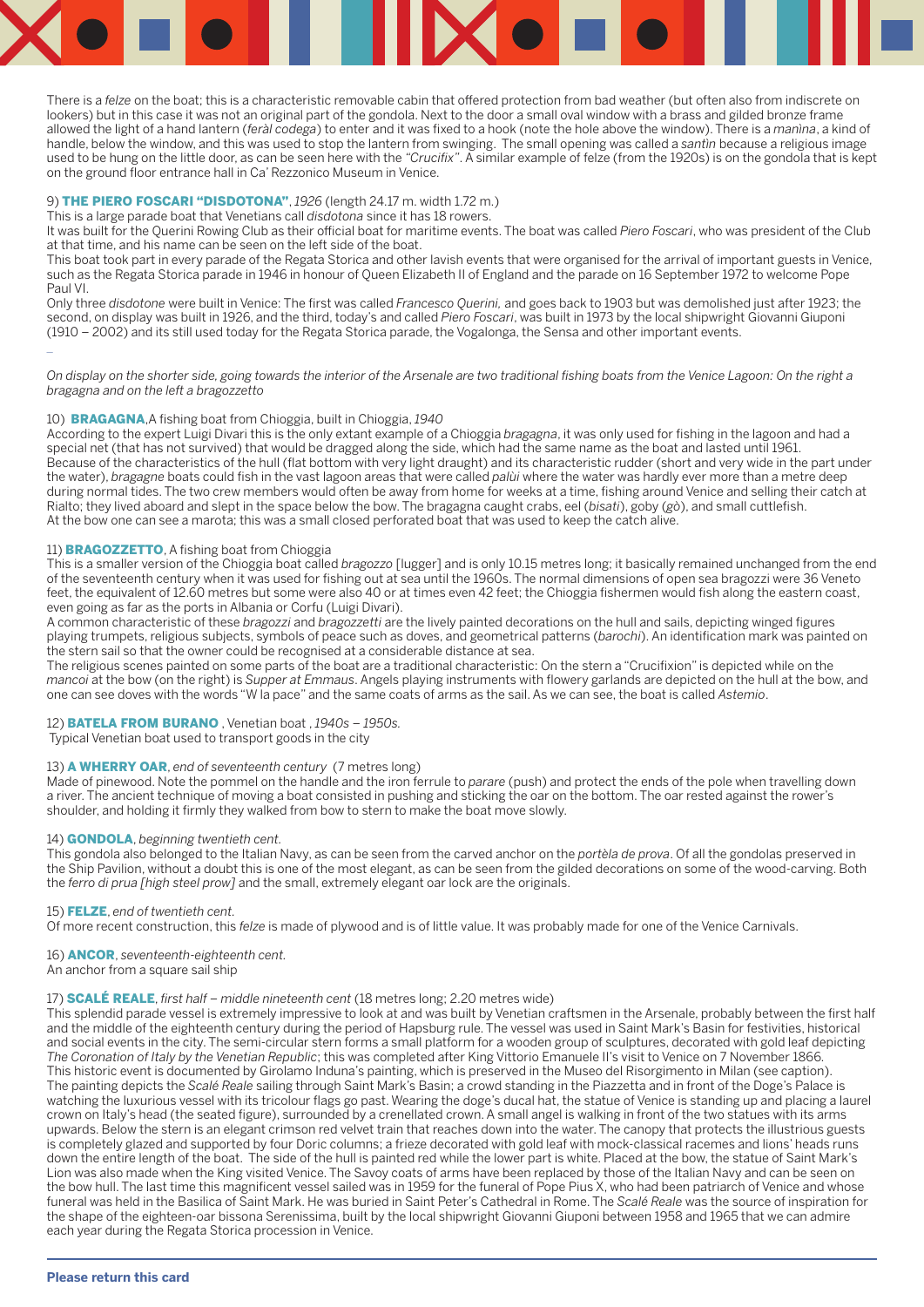### 2. Second section of the building

Different kinds of vessels are housed in this section of the building: Two gondolas datable to the end of the nineteenth and beginning of the twentieth century and several felze, a large river barge, an 1890 diving boat that was used in the Venice lagoon, three sailing boat hulls, two in wood and one in fibreglass. The construction structure of a gondola can be seen on the mezzanine on the right while in the left area of the warehouse one can admire the impressive engine room of the Elettra steamer.

#### 1) DINGHY, *1910*

Dinghy 12' was designed by the Englishman George Cockshott in 1913 with the aim of combining all the characteristics of the different hulls used at that time by boat lovers in one single boat so they could go sailing or take part in small regattas in the ports and roadsteds of northern Europe. Cheap, easy to handle and suitable for pleasure boating the Dinghy became so popular that in 1928 it was chosen for the Olympics and built in Italy in 1929. In 1931 the first Italian championship took place and for over thirty years it was to play a decisive role in national sailing sports, in particular regarding the training of the younger generation. Every year more than 200 sailors take place in the national, regional and local regattas (from Lugano to Palermo) on wooden or fibreglass hull boats.

The vessel on display here was clinker-built, a construction system that is widespread in northern Europe.

2) "ELETTRA" STEAMER ENGINE ROOM, Launched in *1904* with the name "*Rovenska*" (length 67.40 metres; 1 propeller, 2 masts, steam engine with two boilers, speed 12 knots)

This elegant yacht was designed by the engineers Cox and King in London, commissioned by the Archduke of Austria, Karl Stephen; it was called *Rovenska* in memory of the place where the Archduke had a magnificent villa on the island of Losinj. Purchased by the English in 1910, it was used during the First World War in the Channel as a patrol vessel and escort. Put up for auction in 1919, it was purchased by Guglielmo Marconi who transformed it into a ship-laboratory equipped with transmitters, receivers and antennae masts. The result was *Elettra*, the mobile station where Marconi discovered radio waves. When he died in 1937 the ship was bought by the Ministry of Post and Telecommunications and then transferred to Trieste when Italy entered the war. It was then bought by the Germans who transformed it into a warship and all the radio equipment and instruments Marconi had used was taken ashore and packed up in 19 crates. In 1947 nearly everything was sent to the Science and Technology Museum in Milan. The *Elettra* was bombed and sank in 1944 near Zara where it remained semi-submerged until 1962, when Marshall Tito gave it back to Italy. In 1977 the ship was sectioned into diverse parts that were sent to museums in different regions. The engine room, including the propulsion equipment with boilers and triple-expansion steam engines (an invaluable example of maritime industrial archaeology) were donated to the Naval History Museum in Venice.

### 3) FELZE [CABIN], *beginning twentieth cent.*

Simple *felze* that probably belonged to a more Spartan kind of gondola that was either for everyday use or hired.

#### 4) CENTRE BOARD VARNISHED WOODEN BOAT WITH POLISHED EDGE, Built in Venice in *1943* (length 5.65 metres – width 1.95 metres, with mast 9.30metres)

Donated to the Naval History Museum by Dr. Maurizio Zanetto in 1989

### 5) FIBREGLASS HULL "ZENTIME", *1990 ca.* (length 8.50 metres)

The boat belonged to Alex Carozzo, born in Genoa but who adopted Venice as his native city; for years he worked as a Captain navigating the seas and was in love with the sea. Having taken part in ocean crossings and regattas, he is considered the first Italian solo sailor. Carozzo retrieved the abandoned hull of a fibreglass boat that was being demolished in La Spezia and adapted and equipped it with salvaged materials It was with this boat that he set sail from Las Palmas (Canary Islands) in April 1990 and after 42 days' solo sailing in the Atlantic Ocean the *Zentime* reached the coasts of San Salvador, the island Cristoforo Colombo had discovered on 12 October 1492.

#### 6) GONDOLA, *probably end of nineteenth cent.,* attributed to the Tramontin boat building yard

Of all the ones preserved in the Ship Pavilion, this gondola is without a doubt the oldest and boasts the most valuable carving and decorations. It may be datable to the end of the nineteenth century and was probably built in the Tramontin *squèro*; as the symbol of the anchor is missing, unlike the other gondolas this one was not made for the Arsenal Military Navy. The relief depicting the Savoy coat of arms, which is part of the decorations behind the backrest of the seats (*sentàr*), was done later, as can be seen from the different style and inferior quality. As the scholar Gianfranco Munerotto pointed out, the iron at the front (*fèro da prova*) does not appear to be as old as the gondola, as can

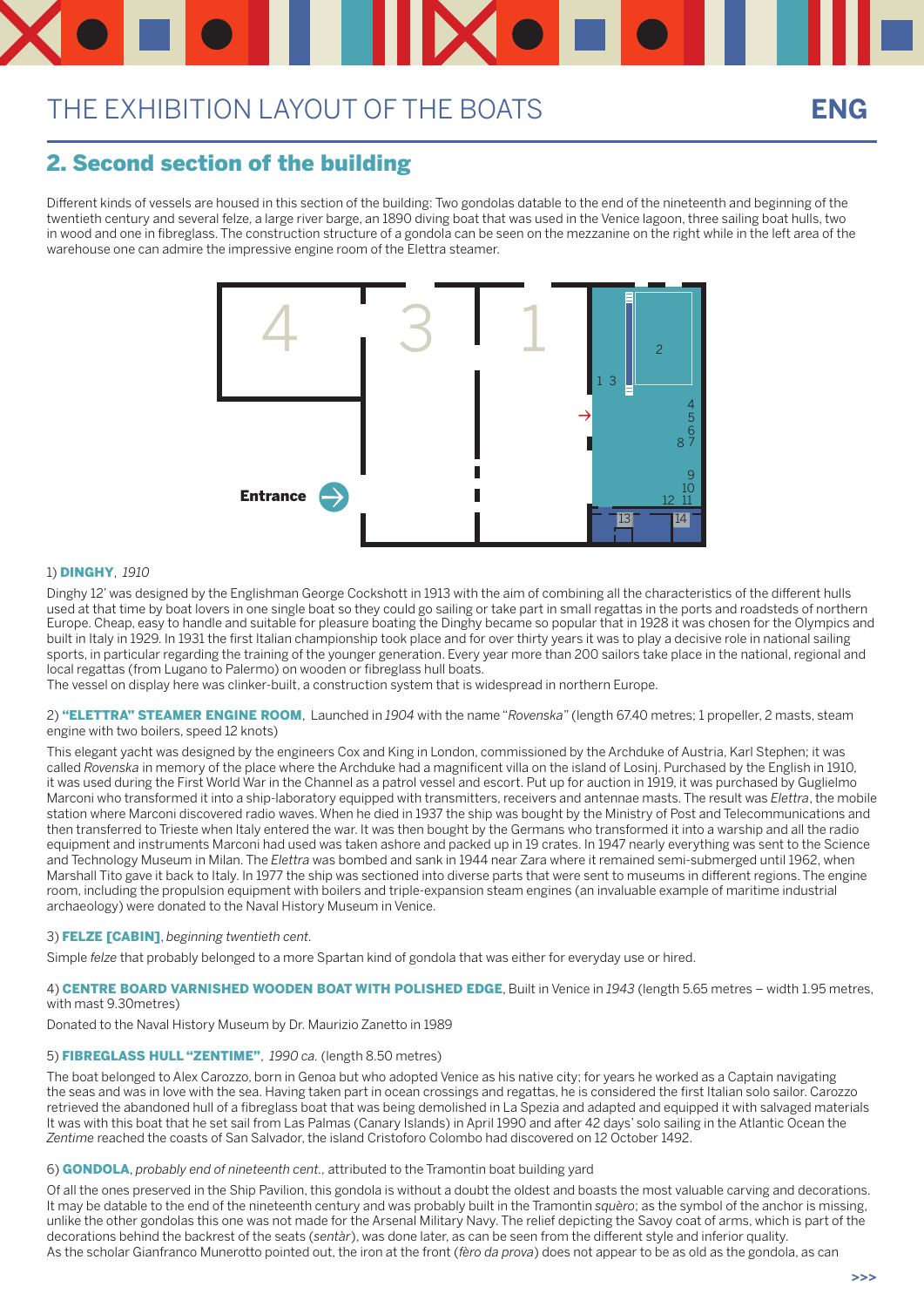

be seen from the joints (the iron teeth on the iron at the front of the gondola). The *parécio*, or rather the gondola furnishings including the cushions and mobile metal finishings are original.

#### 7) WOODEN BOAT, *1930s – 1940s* (length 6.70 metres – width 2.30 metres)

Sailing boat built in the Venetian boat building yard Triantaphinis that was popular in the Venice lagoon in the 1930s and 1940s. The property of the lucky few, it was also thanks to this kind of boat that sailing became popular as a sport in the city in the 1940s. The mast can be adapted and lowered so that the boat can sail along the canals. It belonged to Dr. Angelo Benzoni who donated it to the Naval History Museum in 1988.

#### 8) FELZE, *end of nineteenth beginning of twentieth century?*

The *felze* [cabin] was placed over part of the gondola. It belonged to one of the Italian Navy's gondolas, preserved inside the Arsenale as can be seen from the carved anchor on the door. The cut glass windows with black curtains are situated along the side walls.

#### 9) MAGANO FROM THE FERRARA AREA AROUND THE RIVER PO, *end of nineteenth cent.*

A river boat that was either used to transport heavy, bulky goods down the River Po, for example sand, gravel, grain or as a ferry: there was room for livestock and wagons under a cover. It was only used with oars or long poles in shallow waters. Its characteristic flat, broad bottom at the bow made it suitable for sandbanks. Until the beginning of the past century the family of the man in charge of the boat used to live in the cabin at the stern. On the bow hull one can read part of the number plate 2L 3158 while on the other, the name of the boat S. ANNA. A red and white chequered flag is painted on the same side.

Its function is similar to the *rascona* and *burchio* (models of which are preserved in the Naval History Museum): these are two large river boats that would travel down the Po River into the Veneto Lagoon where they went back up the Grand Canal in Venice and stopped at Rialto. These boats were often painted in the eighteenth century Canaletto and Bellotto and in the nineteenth century by the English painter Turner, all of whom painted countless views of Saint Mark's Basin and Rialto market.

#### 10) GONDOLA, *beginning twentieth cent.*

This beautiful, well-preserved gondola belonged to the gondola park as did the other two on display in the Ship Pavilion; they were used as a means of transport for important officials of the Italian Navy and were kept inside the Venice Arsenale. It was made by one of the *sotil* boat building yards that were active in the city at that time.

#### 11) DIVING BOAT, *1890*

This characteristic, extremely robust boat was built in the Venice Arsenale in 1890 for divers. Its structure has been adapted to the divers' needs. In fact, at the bow, more precisely on the wheel is a fairlead that was used to haul up heavy objects from the seabed. Below the wooden cover, on the other hand, is a hand pump that was used by two assistants to supply the diver with the air he needed up to a depth of  $12 - 13$ metres. The diver's suit also has a headpiece. The boat was also used to carry out maintenance and clean the ship hulls.

#### 12) FELZE, *twentieth cent.*

This relatively recent plywood *felze* was probably made by the Crea boat building yard on the Giudecca for the 1990 Carnival. Below the little window is a decoration with a noble coat of arms.

#### 13) CONSTRUCTION FRAME OF THE GONDOLA

Towards the right part of the building, on the mezzanine is a simulation of the construction of a gondola including its main structural elements. On the *cantiere [worksite]* is a moulded beam upon which the boat is placed, with the first three *corbe* that are a reference point for the others in the construction of the hull structure. At the end of the worksite the bow and stern *aste* are the end points of the boat where the planks end and the *ferri* are attached.

#### 14) FELZE, *nineteenth cent.?*

On the mezzanine to the left of the gondola structure.

**Please return this card**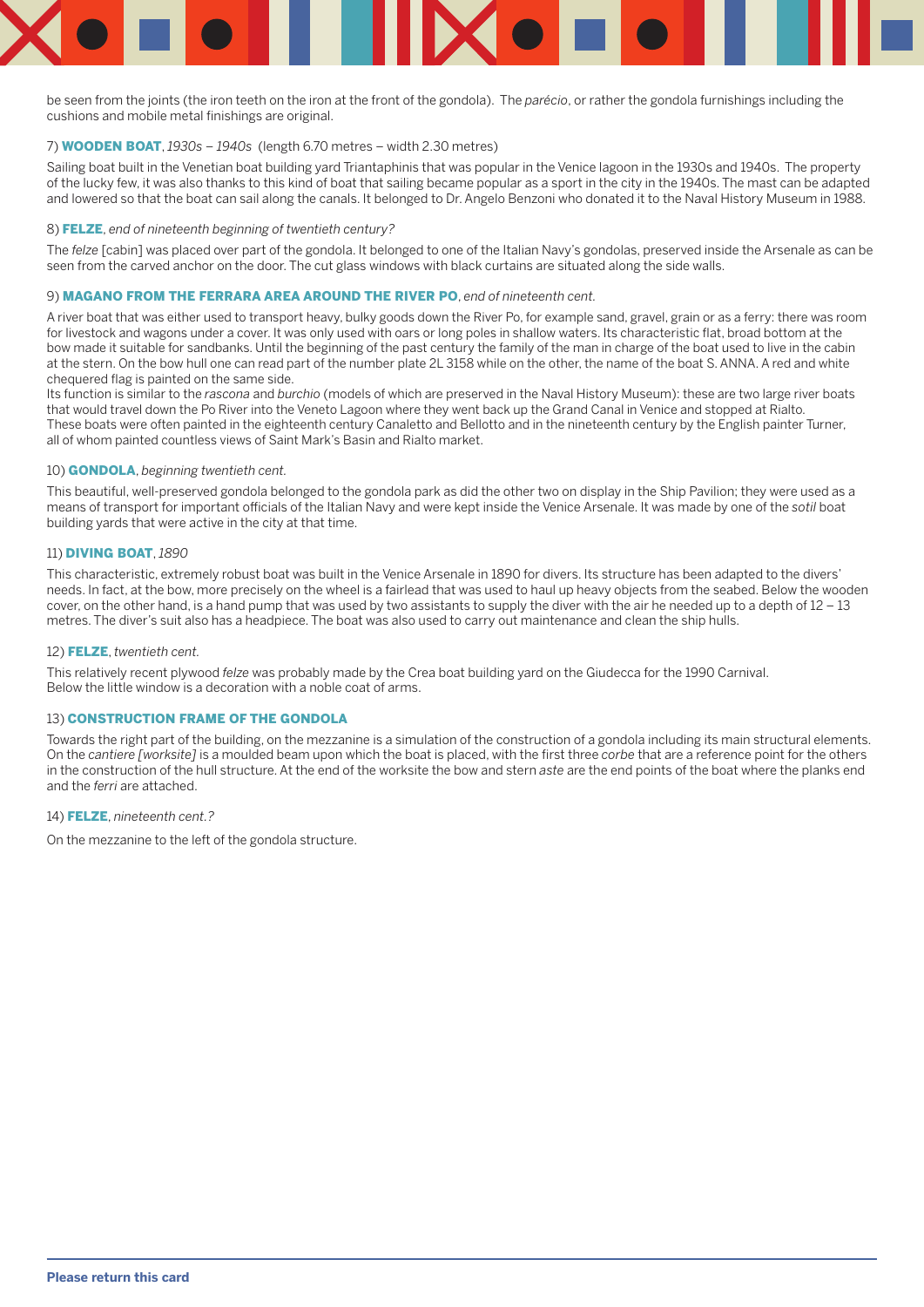## 3. Third section of the building

This part of the building houses military vessels, the royal boat used when the Savoys visited Venice, war objects, navigation instruments and shipyard equipment.

1) ROYAL MOTORBOAT, Built in *1920* in the S.V.A.N. ship building yard in Venice (length 14 metres – width 3.2 metres) 2 motors, 2 propellers

The official motorboat of S.M. the King of Italy and the Royal princes of Savoy for official visits in Venice. In 1946 the cabin furnishings were replaced when the motorboat was to be used for the President of the Italian Republic; the last president to use it was Einaudi in 1947.

2) BINNACLES FOR A MAGNETIC COMPASS, *twentieth cent.,* used by the war units (Incr. Montecuccoli – Motozattera Costiera 1003)

It consists of a line with marks or knots along it every 15.43 metres; an hourglass that measures time intervals of 30 seconds; a hard-wood triangle (called *barchetta* in Italian because it looks like a boat), attached to one end of the line and weighed down so it remains vertical in the water; a reel the line is wound around.

The casing for the compass binnacle is a tea column that is around 130 cm high, fixed to the ship and with internal illumination so the compass can be read in the dark. The upper part in brass is usually in the shape of a dome that can be opened and inside is a graduated magnetic compass with a glass bottom (so light can filter through at night and to read the gradation). On the sides of the metal dome, attached to the wood are two brass poles (non-magnetic metal) on which the two iron spheres are placed; one is usually green and the other red, and they compensate the magnetism created by the metal of the hull.

4) **STEAMBOAT P.E. 48**, Service vessel with steam engine, wooden hull (length 14.30 metres – width 3.40 metres) *(see captions for general characteristics)*

The Italian name "*chiesuola*" comes from the form and function of this container: protecting the compass that, in the past, was one of the few, invaluable instruments available in navigation.

3) **COMMON LOG**, an ancient instrument that was used in sailing boats to calculate their speed.

The word *solcometro* comes from the metaphor 'sailing the seas', an expression that refers to the ship that creates a trail on the sea surface with its movement.

It is thrown into the sea from the stern to measure the boat's speed so once it is in a vertical position it becomes a 'fixed' point. The speed of the boat is then calculated by the length of line that is unreeled in a given time interval.

Built in Genoa in 1902 and in service until 1978, the steamboat was used for various port activities and as a tugboat for the big ships moored there. The particular shape of the hull and the triple expansion motor meant it could reach a speed of 13 – 14 knots. The construction system of the hull and the solid keel typology with carvel ribs and planking with clinched nails is similar to the wooden construction system.

Three people would work on the boat: a pilot, cabin-boy and stoker. A bucket filled with coal is in the steam boiler room

### 5) BALANCE WINCH

A special kind of winch that was used to weigh the ship anchors.

The winch or windlass (used to weight anchor) is made of two bells at the sides of a system of toothed wheels that impart the rotation with a system of rockers.

#### 6) SHIP BELL FROM THE COLONIAL SHIP ERITREA, *1937*

As can be seen from the inscription on the plate, this is the *"ship bell from the colonial ship Eritrea, Italian Navy unit that worked in seas in the Far East in the 1940 – 1945 war".*

This bell was used to inform the crew when meals were ready, when it was time to get up and all the other activities during the day; over the years, these bells were replaced by whistles or trumpets.

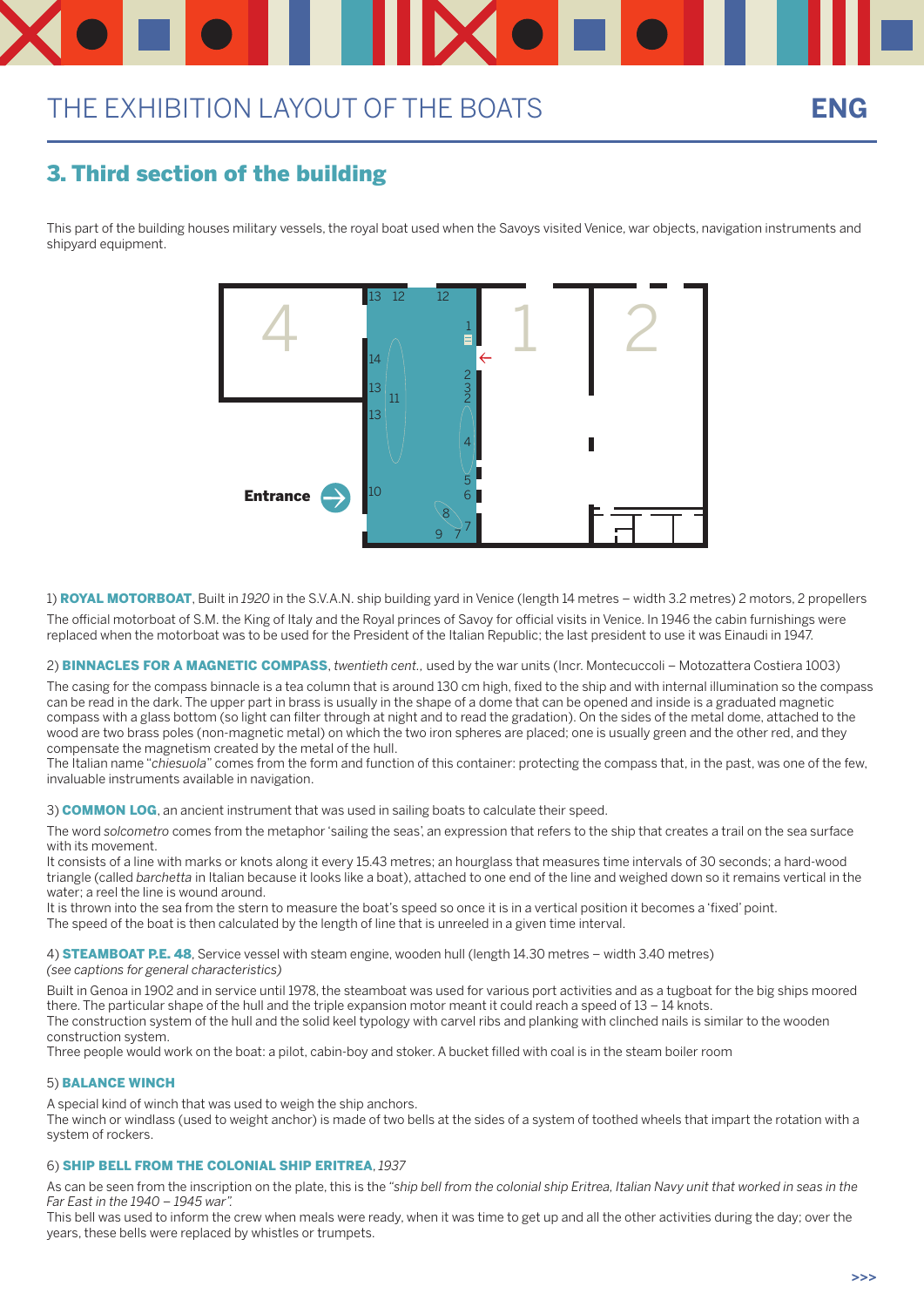#### 7) BLOCKS, *nineteenth – twentieth cent.*

A series of different sized blocks can be seen on the wall. These were hard wood, egg-shaped pulleys with one or more sheave-holds to which the wheels or pulleys for the cable were hinged. Of diverse shapes and sizes, they were used for a funicular system to change the direction of the stay or to reduce the effort needed to raise or lower an object. They were used on sailing boats or, as in the samples on display here, to tow heavy boats.

#### 8) "GALILEO" BOAT, *second half of nineteenth cent.*

Typical rowing boat used in the Tyrrhenian Sea. It might have been used aboard a brig that sailed the Naples - America line. It has an experimental motor dated 1898. Of particular note is the care paid to the decorative details and the use of oar pegs and not oar locks for the oars.

#### 9) WINDLASS, *1789*

11) MOTOR-TORPEDO BOAT 473, C.R.D.A.– Monfalcone (Trasformazione Cantieri Baglietto – Varazze), Ex MS 613 – Ex MV 613 – Ex MS 31, *Launched: 09.06.1942 Struck off: 01.10.1975 (see captions for general characteristics, engine and fitting-out)*

A wooden object used ashore to hoist boats or medium-sized ships out of the water and on to the ramps in the Arsenale. They were worked by hand with poles (or capstan bars) in the upper crown and arranged in a radial pattern: One or more men would work on each pole.

10) RACING MOTORBOAT "BAGLIETTO – CATTANEO" ASSO, Construction SpA C.A.B.I.– Cattaneo, Milan, *1932*, engine Isotta Fraschini. Asso 1000, 250 cv, donated C.A.B.I. Cattaneo, *1982* (length 5.4 metres – width 2.5 metres)

Racing boat with the mythical Isotta Fraschini Asso – 1000 engine, holder of world speed records in the 1930s with Italian Navy pilots.

Based on a German design, the 473 motor-torpedo boat was built by the Ship building yard Cantieri Riuniti dell'Adriatico in Monfalcone in 1942 together with a further 36, equipped with an Issotta-Fraschini Asso petrol engine.

It took part in the airship battle in the Middle of August (13 August 1942), when it sank the British steamboat Glenorchy and in 1944 when it damaged some ships in a German convoy.

At the end of the Second World War the nine surviving boats were used by the Italian Navy in the Adriatic and Ionian Seas. Downgraded to motor patrol boats in 1949, when Italy entered the NATO four of them were reclassified as motor-torpedo boats, forming the 42nd Squadron and were used as gunboats, torpedoes and mining ships. The Motor-torpedo boat version was fitted with one forward 40/56 cannon and two torpedo tubes, 450 mm and lateral impulse. The stern cannon was removed to make room for the torpedoes.

On 10 June 1972 together with the others, the 473 Motor-torpedo boat sailed up the River Po up to Piacenza carrying the Italian Navy Flag to greet the people.

One characteristics of this boat is that it has a wooden hull to avoid magnetic mines.

#### 12) NAVAL MINES, *twentieth cent.*

Metal spheres that look like a hedgehog with explosives inside, they were used to defend the ports during the First and Second World War, sinking any ship that came into contact with them. A steel cable connecting the mine to an anchor on the seabed prevents it from drifting away, keeping it just a few metres under the surface (between 5 and 10 metres).

#### 13) MACHINE-GUNNER, BREDA PRODUCTION, *1930s*

Complete with gun-carriage to be taken aboard ships.

#### 14) 20 MM-CALIBRE MACHINE-GUNNER, *1930s – 1940s*

On ships as anti-air and anti-ship defence.

**Please return this card**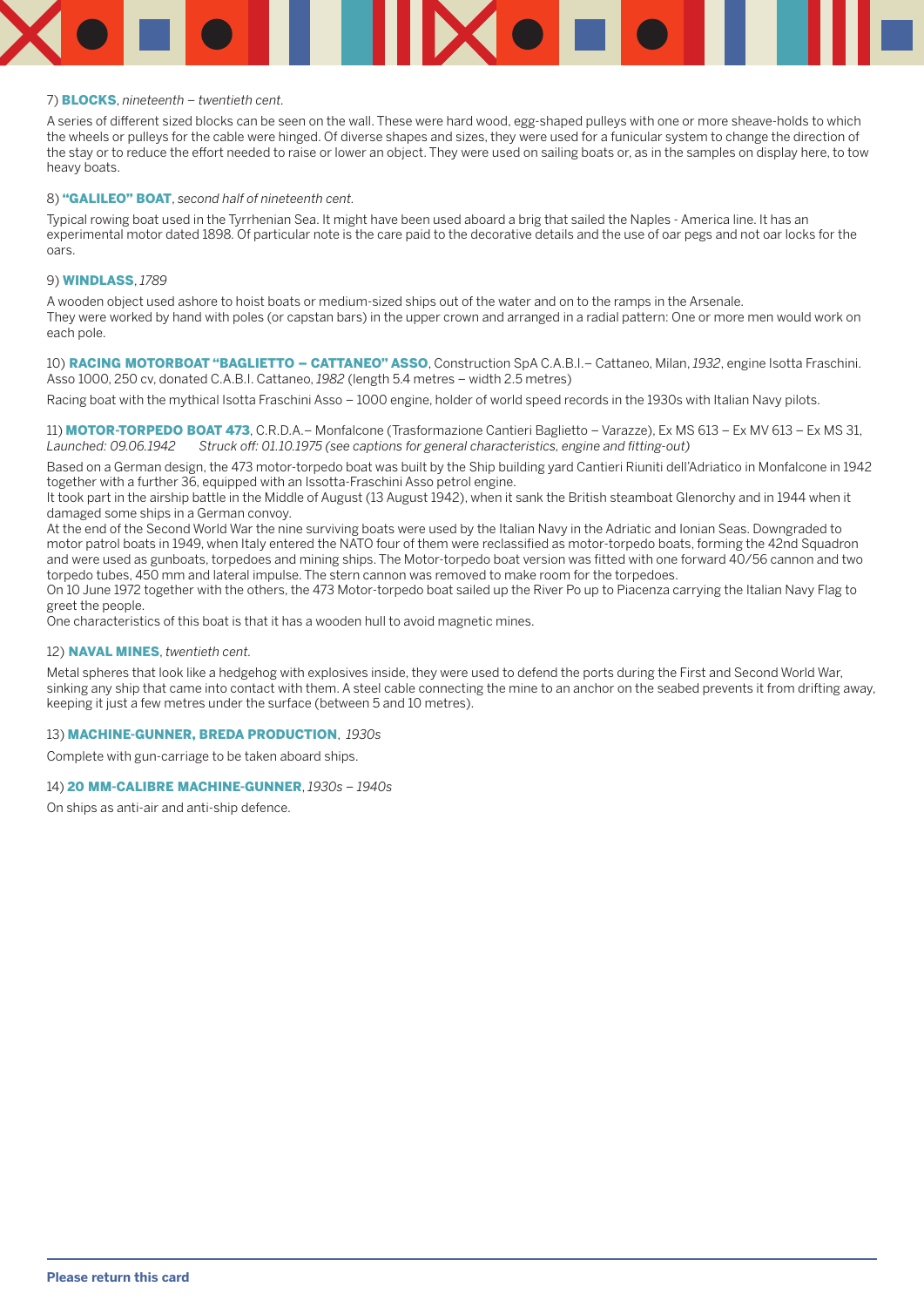## 4. Fourth section of the building

In the last warehouse, which is perpendicular to the other three, on display are several lifeboats and an Italian Navy motorboat, canoes from different regions, a felze [gondola cabin] and the last extant boat for funeral transport.

### 1) WHALESHIP FROM THE SHIP SCHOOL VESPUCCI, built in *1929* for the *"Colombo"* ship school

It was transferred to the *Vespucci* ship school which was used as an official vessel by the captain and officers to reach the shore until 1975. It had frame floors on the furthest point of the stern.

### 2) LARGE LAUNCH OR "YOLE", *twentieth cent.*

Navy launch with oars, slim and fast, for races.

### 3) LIFEBOAT (?), *twentieth cent.*

Probably used by the Navy

### 4) FELZE [GONDOLA CABIN], *beginning twentieth cent.*

Similar to the rest of the gondola, the *felze* was decorated with carving, in particular at the front, on the door and around the small windows. It was covered with a permanent canvas that was made waterproof with a coat of varnish to guarantee absolutely no water would go through. The *ràssa*, the very close-knit woollen cloth that made it waterproof, was placed over it so that it hung down at the back and the opening could be closed with a train. Up until the eighteenth – nineteenth centuries it was used as protection against bad weather but it then went on to become more of a decorative element for important occasions (Gianfranco Munerotto).

The eight decorative silk bows arranged in two rows are tied in pairs by a drawstring. In the middle is a row of smaller bows. The *ràssa* was usually placed over the structure and was either mobile or fastened with hooks. In this case it is fixed. The windows have Persian blinds and sliding cut glass windows.

#### 5) SOMALI BOAT, *twentieth cent.* (length 5.90 metres – width 1.50 metres, height 88 cm)

Wooden boat with characteristic nailing of the planks on the frame with nails bent on the interior. Streamlined bow and square stern. Fitted out with lateen sail and four wooden oar pegs for rowers.

On the morning of 13th February 1926, returning from a blockade cruise to repress arms smuggling, near Bender Merario the R.N. "Campania"

saw and captured a vessel that belonged to one of Osman Mahmud's six children who was trying to flee towards English Somalia.

#### 6) SOMALI SHIELD, *(Donated to R.C.T. artilleryman - 1910)*

Somali shield used in the native sections of the Royal Italian Army with the emblem of the artillery.

7) HORSES, *nineteenth cent.*

Pair of horses in papier-maché, inspired by the Quadriga in Saint Mark's.

8) SANDOLO, traditional boat from the Venice lagoon, *twentieth cent.* (length 6.47 metres – width 1.35 metres)

Today this is still the most common and widespread boat in the Lagoon. It can be between 5 and 9 metres long. The origin of the word probably comes from the Latin *sandalium* (sandal), a simple flat shoe that is like this boat. The word *sandolo* does not refer to one specific boat but to many variations, and the characteristics vary according to its original purpose: The *sàndolo sciopon* for hunting in the salt marshes; the *sàndolo buranèlo, sàndolo sampieròto* and *sàndolo da fagia* for fishing in the lagoon; the *mascàreta* and *puparìn* for pleasure boating and races; and the *sàndolo da barcariol* to transport people. Just like the gondolas, the *sandolo* is also used to take tourists for rides.